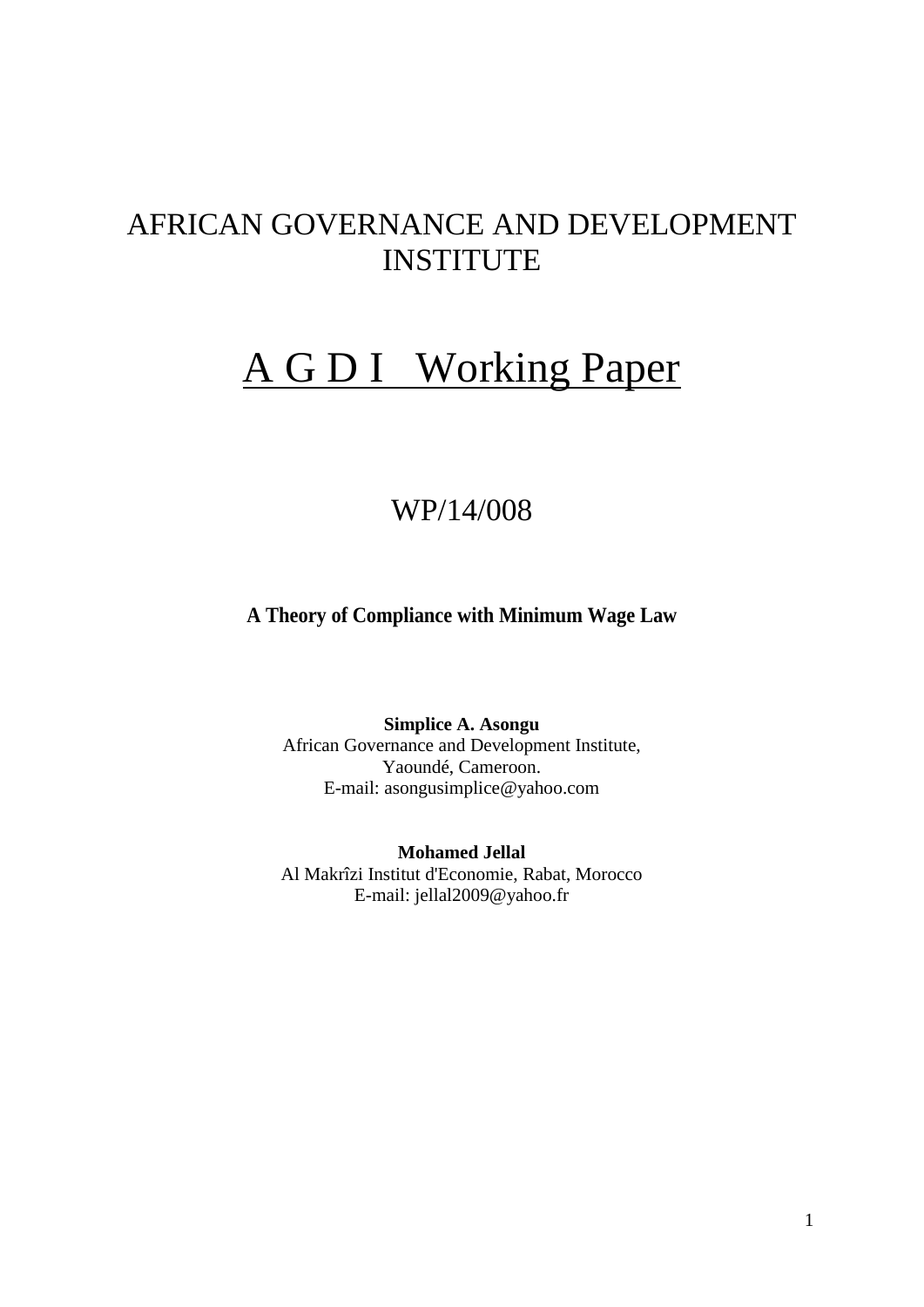© 2014 African Governance and Development Institute WP/14/008

### **AGDI Working Paper**

Research Department

## **A Theory of Compliance with Minimum Wage Law**

**Simplice A. Asongu<sup>1</sup> & Mohamed Jellal**

June 2014

#### **Abstract**

**Purpose** – In this paper, we introduce firm heterogeneity in the context of a model of noncompliance with minimum wage legislation.

**Design/methodology/approach** – Theoretical modeling under government compliance policy and wages & employment under non compliance.

**Findings** – The introduction of heterogeneity in the ease with which firms can be monitored for non compliance allows us to show that non-compliance will persist in sectors which are relatively difficult to monitor, despite the government implementing non stochastic monitoring. Moreover, we show that the incentive not to comply is an increasing function of the level of the minimum wage and increasing function of the gap between the minimum wage and the competitive wage rate.

**Originality/value** – We have shown why non compliance persists in certain sectors of activity despite frequent inspection by government agencies.

**Keywords:** Minimum wage legislation; informal sector in LDCs. *JEL***:** H26, O17

## **1. Introduction**

1

Received economic theory tells us that an increase in the minimum wage leads to an increase to all wages and thus to unemployment (Jones ,1987, Brown ,1988). The new growth theory for its part has shown in certain contexts, that inequality can be harmful to growth (Alesina and Rodrik, 1994, Persson and Tabellini, 1992), in that the presence of low income

<sup>&</sup>lt;sup>1</sup> Simplice A. Asongu is lead economist in the Research Department of the AGDI [\(asongus@afridev.org\)](mailto:asongus@afridev.org).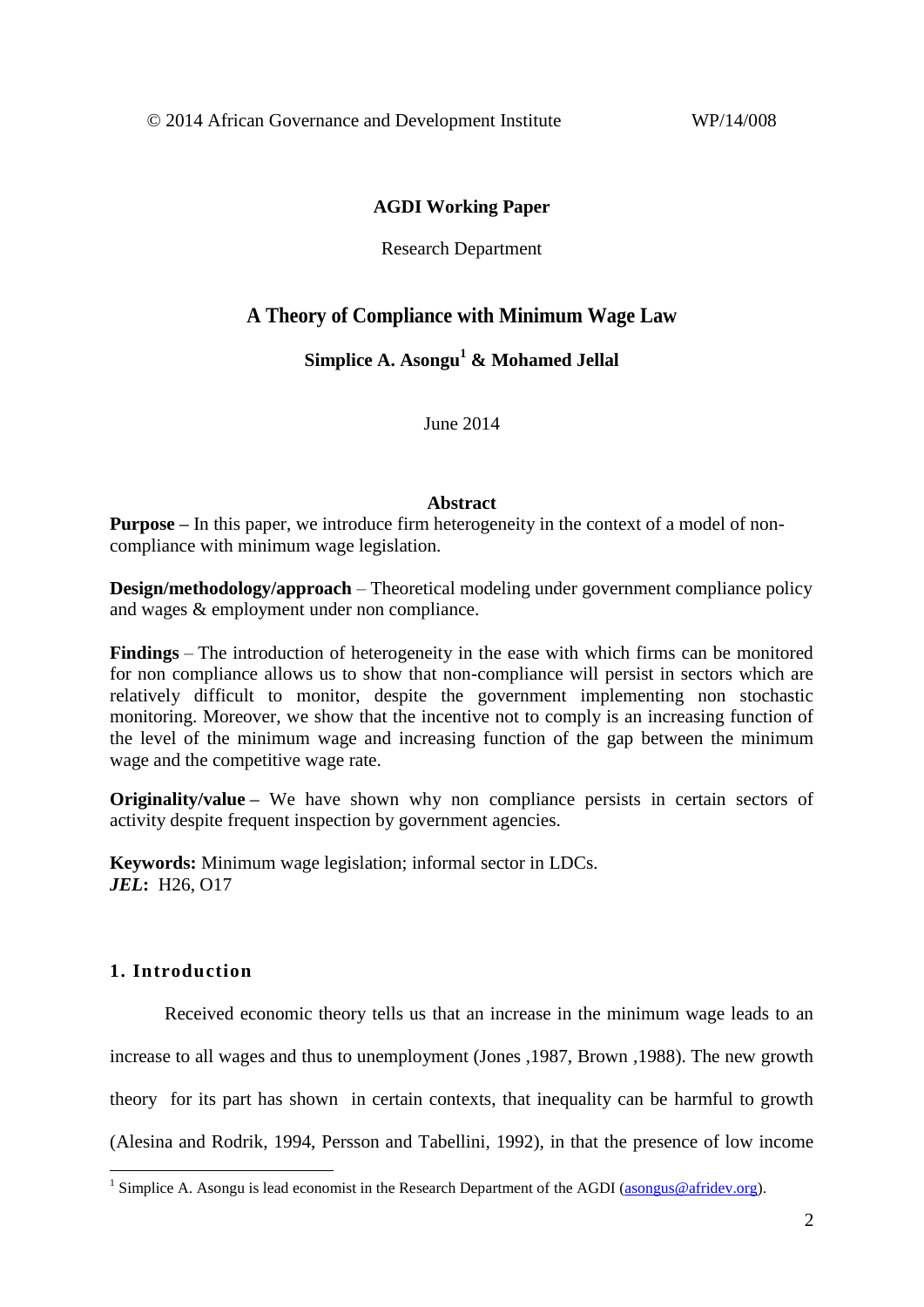individuals increases the incentive to tax productive capital. Murphy, Shleifer and Vishny (1989), for their part argue that a low level of demand in conjunction with low levels of remuneration can be an impediment to the adoption of new, and more productive technologies. Cahuc and Michel (1996) construct an endogenous growth model in which higher salaries can stimulate growth in that they encourage the accumulation of human capital, which in the framework of a Lucas-type model of growth leads to a higher growth rate.

 At the microeconomic level, it has been shown by Azam (1992) that an increase in the minimum wage in Moroccan agriculture leads to a positive effect on agricultural output, when one uses an efficiency wage model which takes into account the institutional characteristics of a family which shares revenues in order to finance consumption.

 While minimum wage legislation may (through the reduction in inequality it entails) have a positive effect on growth, it is not at all certain that firms will respect such legislation. Noncompliance of firms with minimum wage law has been studied in a number of environments. Ashenfelter and Smith (1979) conclude that: (i) the enforcement of minimum wage legislation is incomplete despite the government's inspection efforts not being stochastic, and (ii) the incentives not to comply are increasing in the absolute value of elasticity of the demand of labor. Grenier (1982) finds the opposite result. Chang and Ihrlich (1985) show that both of the preceding results are partially incorrect because the methodological stance they adopt is not appropriate.

 Finally, all of the above mentioned studies do not account for the heterogeneity in compliance with minimum wage legislation actually observed in the empirical data. That is, they fail to explain why certain sectors comply while others do not.

 The purpose of the present paper is to take this sectoral heterogeneity into account, in the sense that certain sectors are easier to monitor than others. This in turn allows us to show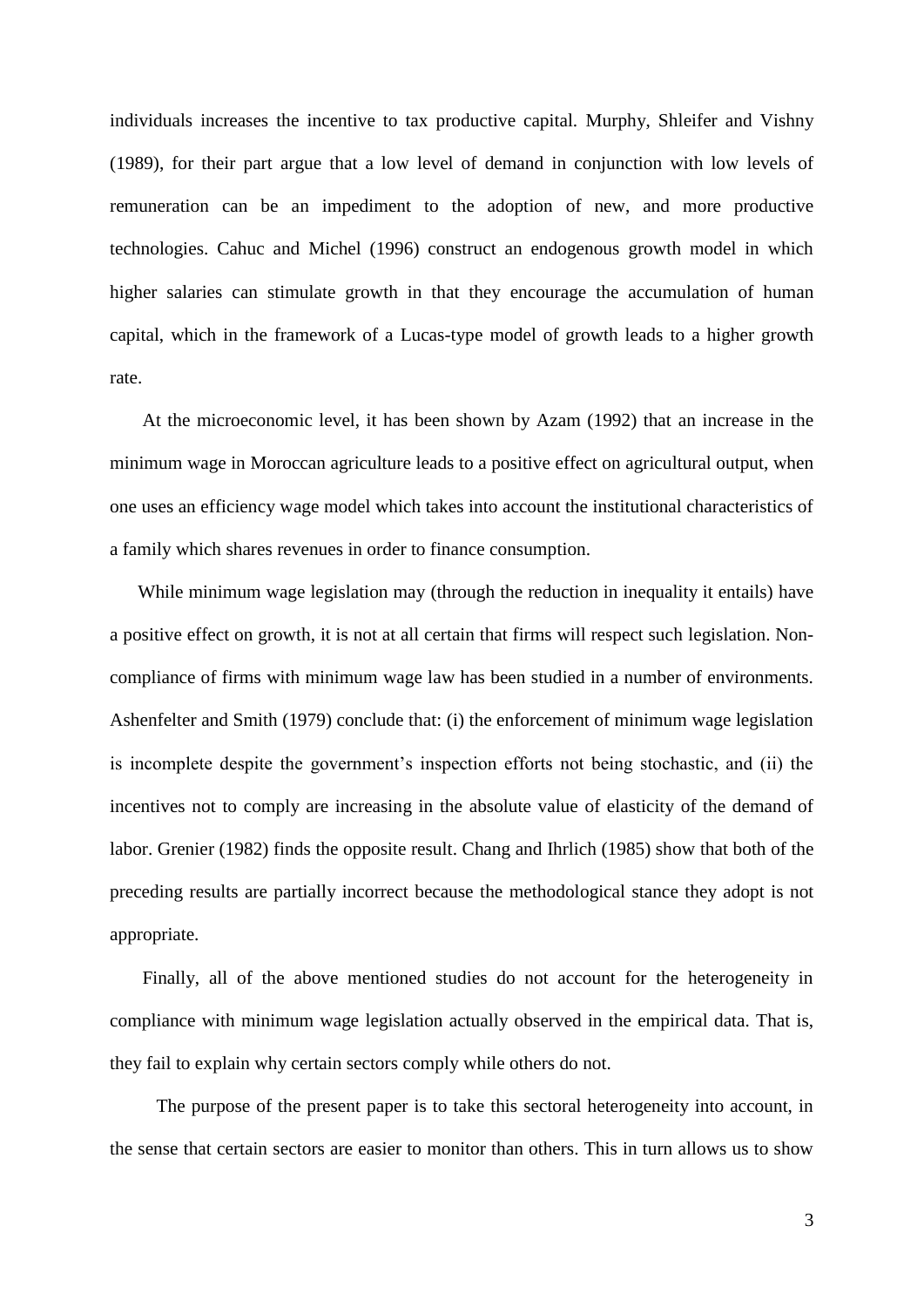why non compliance persists in certain sectors of activity despite frequent inspection by government agencies.

#### **2. The Model**

 Consider an economy constituted by two sectors: a formal sector which respects minimum wage legislation , and an informal sector which does not respect the legislation (and which is competitive). Firms share common production technology, where labor is the only input, given by

$$
y = F(l), F'(.) > 0, F''(.) < 0
$$
 (1)

Labor market regulation is given by a minimum wage  $\bar{w}$  for the formal sector. In the informal sector, on the other hand, the competitive wage is given by  $w_0 < \overline{w}$ . In order to insure compliance with minimum wage legislation, firms are subject to inspection. They may be detected as not being in compliance with the minimum wage legislation with probability:

$$
q(\zeta) = q\zeta \quad , \ q \in [0,1], \zeta \in [0,1] \tag{2}
$$

where q is the frequency of inspection, and  $\zeta$  parameterizes the success of this inspection; we assume that the detection technology is uncertain and it depends upon the observability of the activity, the type of evidence available… etc. A firm, which is found to be guilty of paying a wage  $w < \overline{w}$  is assumed to have to pay a fine:

$$
P = (1 + f)(\overline{w} - w)l
$$
 (3)

where  $l$  is the size of labor which was hired at the below minimum wage, and  $f$  is the penalty rate.

We assume that firms which decide not to comply with the minimum wage legislation pay a cost c in order to do so. This cost is assumed to have cumulative density  $H(c)$  over the interval  $c \in [c, \overline{c}]$ . Thus, the number of firms which decide not to comply with the minimum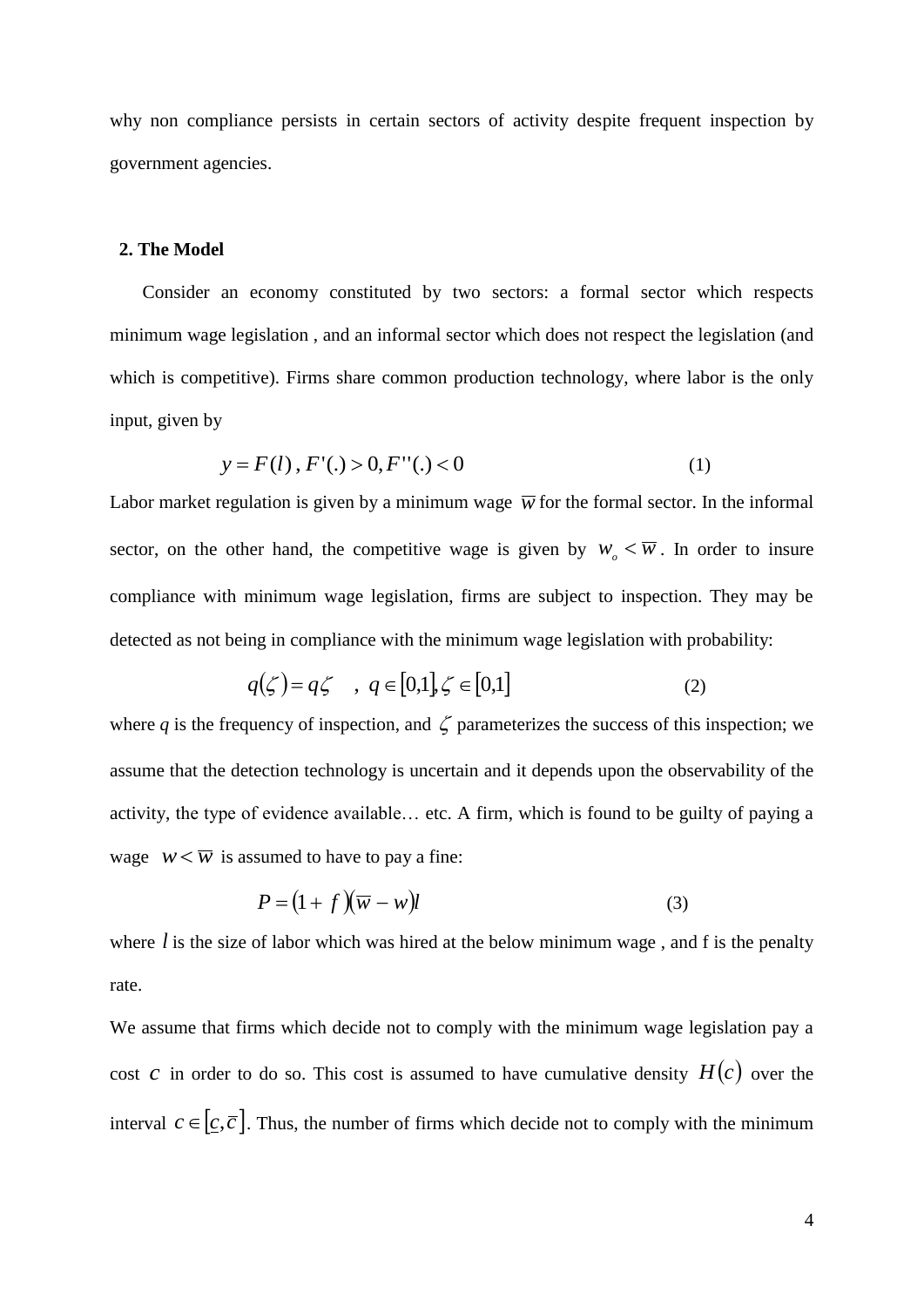wage legislation is given by those firms whose cost of non compliance satisfied the following weak inequality (4):

$$
(1-q)(pF(l)-wl-c)+q(1-\zeta)(pF(l)-wl-c)+q\zeta(pF(l)-wl-c-(1+f)(\overline{w}-wl))\geq pF(l)-\overline{wl}
$$

where  $p$  is the market price of the good sold by the firm. It follows that the proportion of firms which do not comply with the minimum wage law is given by:

$$
E = \text{Prob}(c \leq (1 - q\zeta(1 + f))[\overline{w} - w\overline{y}]) = H((1 - q\zeta(1 + f))(\overline{w} - w\overline{y}))
$$
(5)

Lemma 1

We have the following statics comparatives:

$$
\frac{\partial E}{\partial(\overline{w} - w)} = (1 - q\zeta(1 + f)lh(.)) > 0
$$

$$
\frac{\partial E}{\partial q\zeta} = -(1 + f)(\overline{w} - w)lh(.) < 0
$$

$$
\frac{\partial E}{\partial l} = (1 - q\zeta(1 + f))(\overline{w} - w)h(.) > 0
$$

#### **3. Wages and Employment Under Non Compliance**

 In contrast to the existing literature, we assume that wage rate in the sector where the minimum wage law is not respected is determined by a lateral contract between workers and the non compliant firms. Suppose that the workers in the informal sector who are paid a wage  $w_{\rho}$  <  $\overline{w}$  know the distribution of firms that do not apply the minimum wage law and are able to offer them a lateral contract which specifies the wage rate at which they are willing to work for them. The worker offers the contract, the firm may either take it or leave it. The following result characterizes the optimal contract for a simple functional form of the density of noncompliance costs.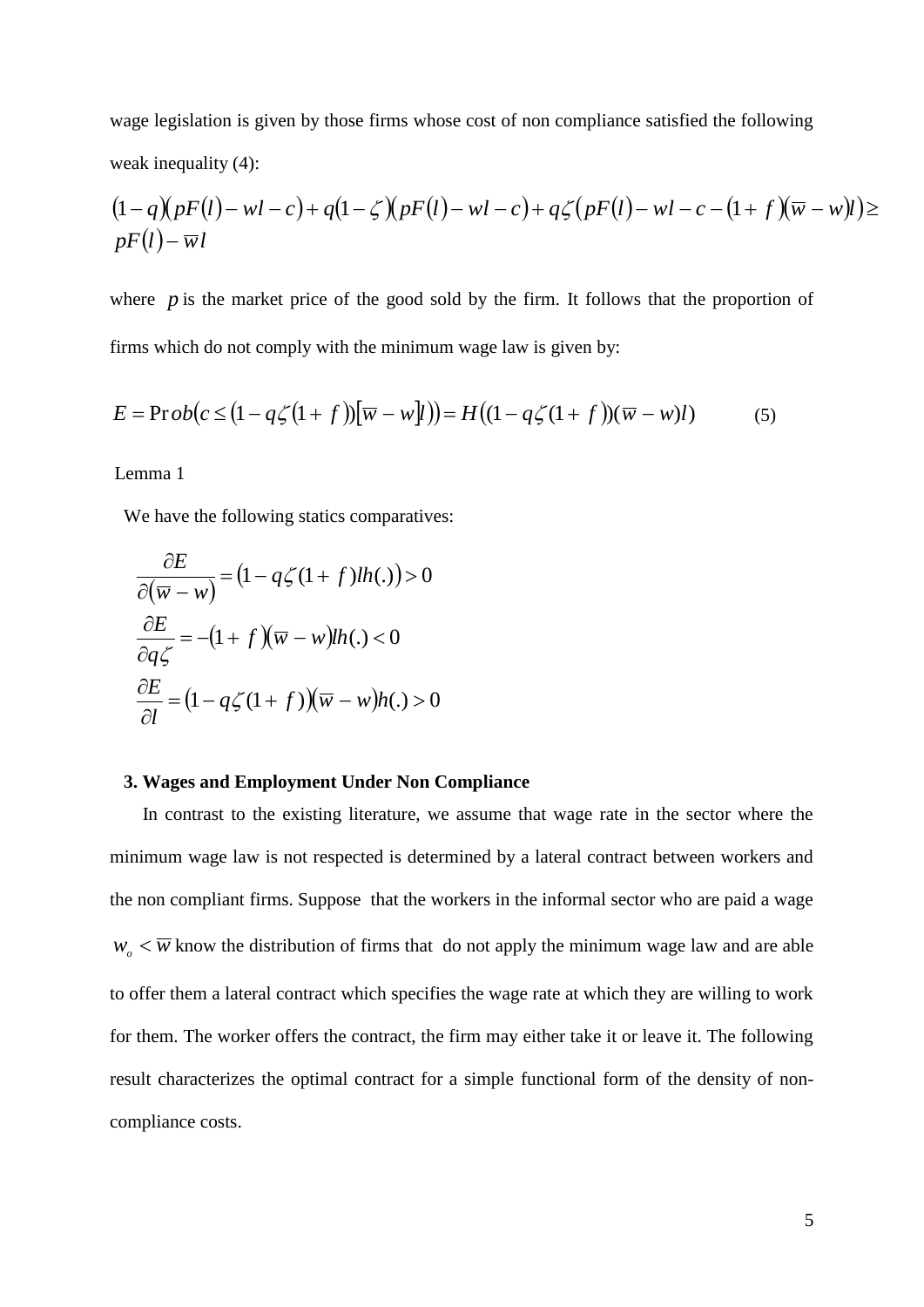#### **Proposition 1**

Suppose that  $H(c) = c^{\delta}$ ,  $\delta \in [0,1]$  and  $c \in [0,1]$ . Then the optimal contract is given by:

$$
w = \frac{\delta}{1+\delta}w_o + \frac{1}{1+\delta}\overline{w}
$$

Proof:

The informal sector worker offers a wage contract to the firm which maximizes his expected rent, whence she solves:

$$
Max E.(w - wo) = H((1 - q\zeta(1 + f))(\overline{w} - w)l)(w - wo)
$$

The first order condition yields:

$$
w = w_o + \frac{1}{1 - q\zeta(1+f)} \left( \frac{H((1 - q\zeta(1+f))(\overline{w} - w)l)}{h((1 - q\zeta(1+f))(\overline{w} - w)l)} \right)
$$
(6)

which, combined with the assumption on the functional of the distribution, yields the desired result:

$$
w = \frac{\delta}{1 + \delta} w_o + \frac{1}{1 + \delta} \overline{w}
$$
 (Q.E.D)

Proposition 1 shows that the wage offered by the worker to the firms is a weighted combination of the competitive wage and the minimum wage. It is independent of government policy  $\langle q, f \rangle$ .

Given the lateral contract, employment in the informal sector firms is given by the solution to the following optimization problem:

$$
Max \ \ pF(l_n) - \left(\frac{\delta}{1+\delta}w_o + \frac{\overline{w}}{1+\delta}\right)l_n \tag{7}
$$

its employment yields:

$$
l_n = F^{-1} \left( \frac{\delta w_o + \overline{w}}{p(1+\delta)} \right)
$$
 (8)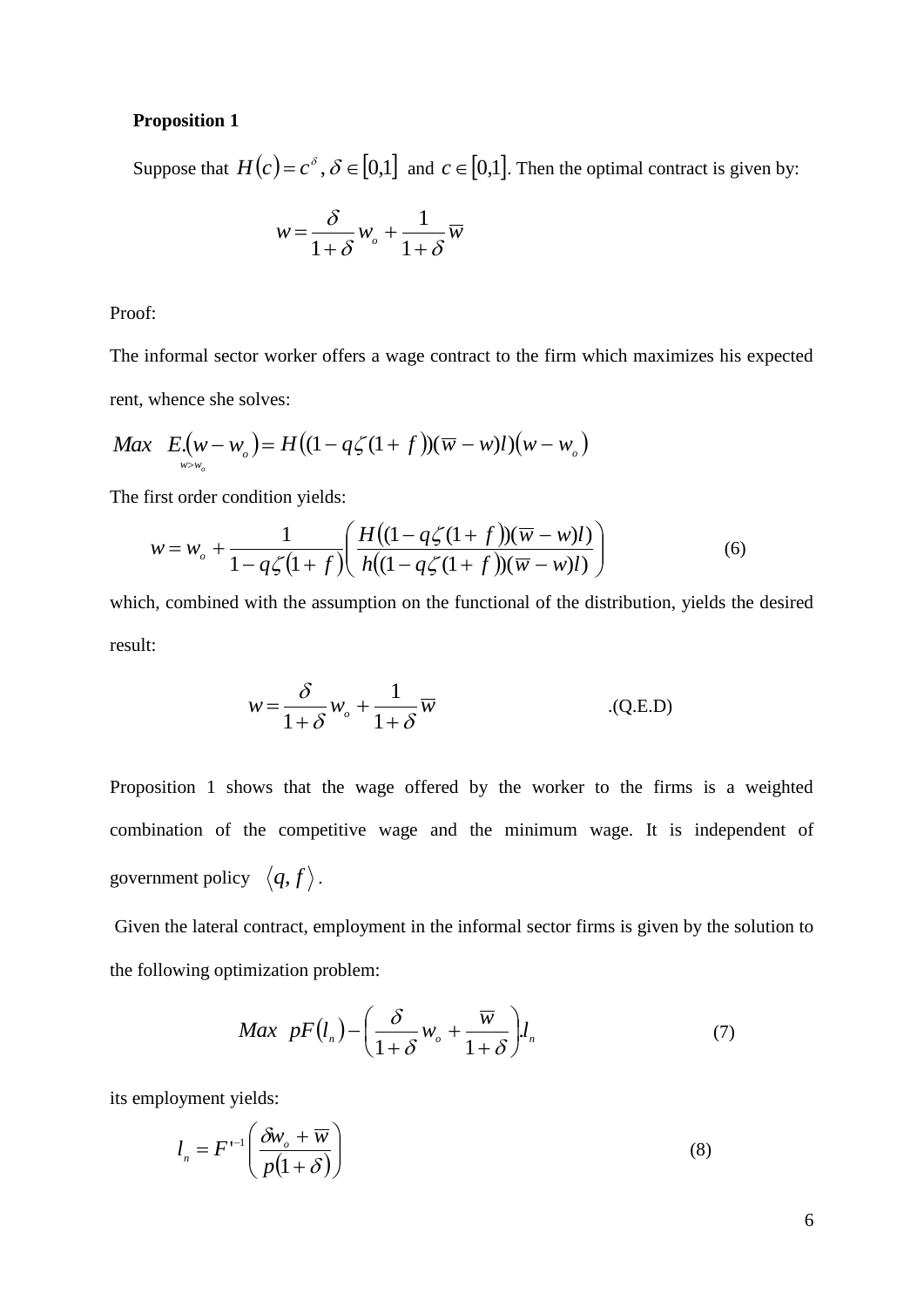Let  $l<sub>o</sub>$  be the level of hiring in the competitive sector, and,  $l<sub>c</sub>$  be the level of hiring in the formal sector which respects the minimum wage legislation. Then we have the following result.

#### **Proposition 2**

The hiring levels are such be that :  $l_o > l_n > l_c$  ...

#### Proof:

The result follows directly from the concavity of the production function and the fact that:

$$
\overline{w} > \frac{\delta}{1+\delta} w_o + \frac{1}{1+\delta} \overline{w} > w_o \tag{9} \quad (9) \quad \text{(Q.E.D)}
$$

#### **4. Government Compliance Policy**

 The government can affect compliance with the minimum wage law by choosing its instruments  $\langle q, f \rangle$ , that is the frequency of inspection and the penalty rate. Note that, given the contract offered and accepted by informal sectors, the proportion of firms which operate in the informal sector is given by :

$$
E = \text{Prob}(c \le (1 - q\zeta(1 + f))[\overline{w} - w]l)) = H((1 - q\zeta(1 + f))(\overline{w} - w)l) =
$$
  

$$
H\left(\left(\frac{1 - q\zeta(1 + f)}{1 + \delta}\right)\delta(\overline{w} - w_o)F^{-1}\left(\frac{\delta w_o + \overline{w}}{p(1 + \delta)}\right)\right)
$$
(10)

Hence the following corollary:

#### **Corollary 1**

i) The higher the minimum wage, the greater the degree of non-compliance with law

 ii) The smaller the wedge dividing the competitive wage and the minimum wage, the lesser is the incentive not to comply with the legislation e.g: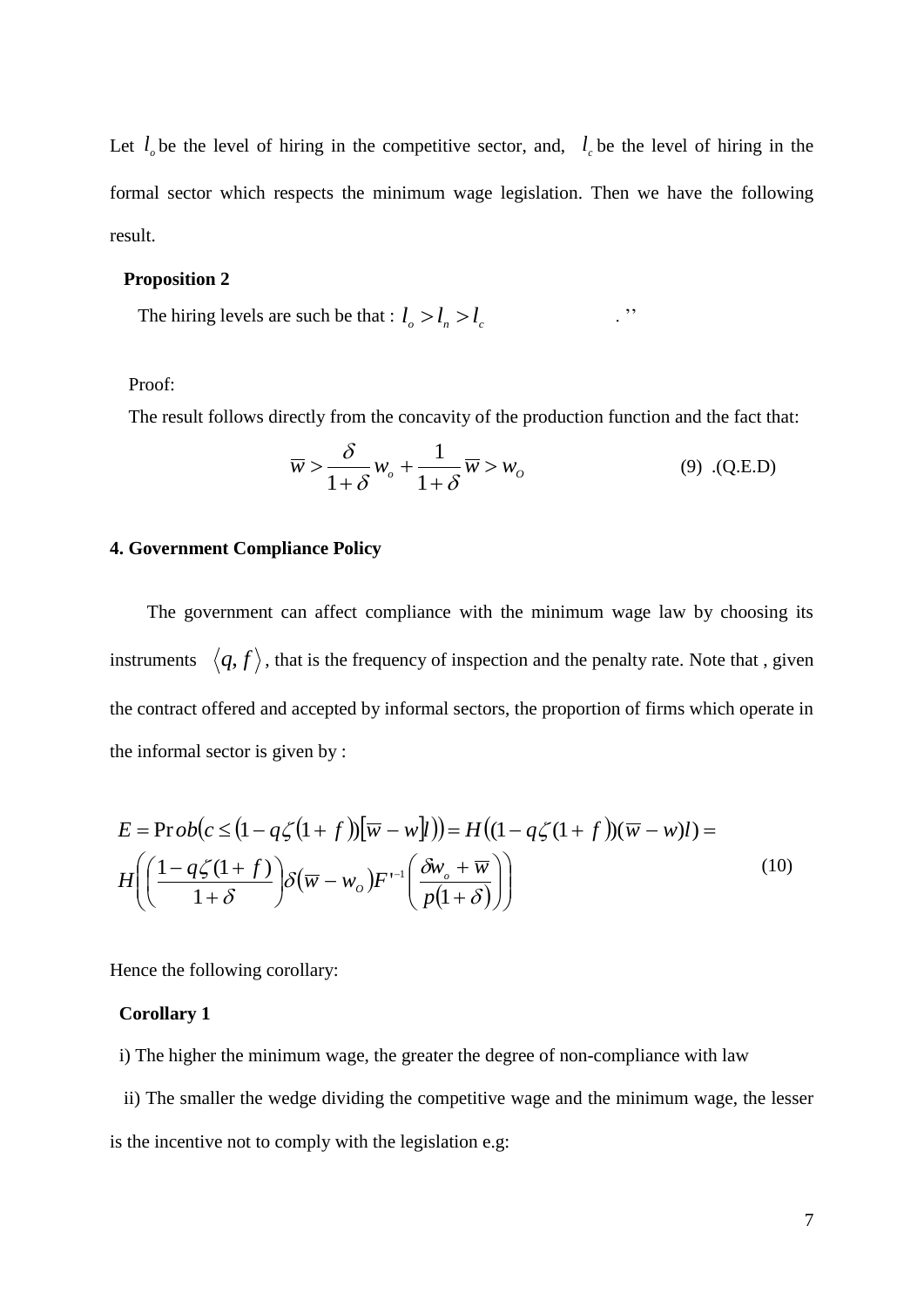$$
\frac{\partial E}{\partial \overline{w}}(.) > 0 \quad \text{and} \quad \frac{\partial E}{\partial w_o}(.) < 0 \tag{11}
$$

### **Proposition 3**

 $\exists \zeta^{\circ} \in [0,1]$  such that the compliance inspection strategy by the government is given by:

$$
q=1 \text{ if } \zeta \leq \zeta^{\circ} \quad \text{ and } \quad q=\frac{1}{\zeta(1+f)} \quad \text{otherwise}
$$

Proof: Note that:

$$
E = H\left(\left(\frac{1 - q\zeta(1+f)}{1+\delta}\right)\delta\left(\overline{w} - w_o\right)F^{-1}\left(\frac{\delta w_o + \overline{w}}{p(1+\delta)}\right)\right) = 0 \implies
$$
  

$$
1 - q\zeta(1+f) = 0 \implies q = Min\left(1, \frac{1}{\zeta(1+f)}\right)
$$

One obtains the desired result. (Q.E.D)

Proposition 3 shows that in order to obtain full compliance, the policy for the government is to carry out inspection more frequently in those sectors which are more prone to evasion of the minimum wage law.

#### **Corollary 2**

 Given the inspection effect, the proportion of firms which do not comply with the *minimum* wage legislation is given:

$$
E_{\zeta} = H\left(\left(\frac{1-\zeta(1+f)}{1+\delta}\right)\delta\left(\overline{w} - w_o\right)F^{-1}\left(\frac{\delta w_o + \overline{w}}{p(1+\delta)}\right)\right), \forall \zeta \le \zeta^o
$$
  

$$
E_{\zeta} = 0, \qquad \forall \zeta > \zeta^o
$$

 The corollary confirms the conclusion reached by Ashenfelter and Smith (1979) according to whom non compliance with the minimum wage law persists in spite of non stochastic

.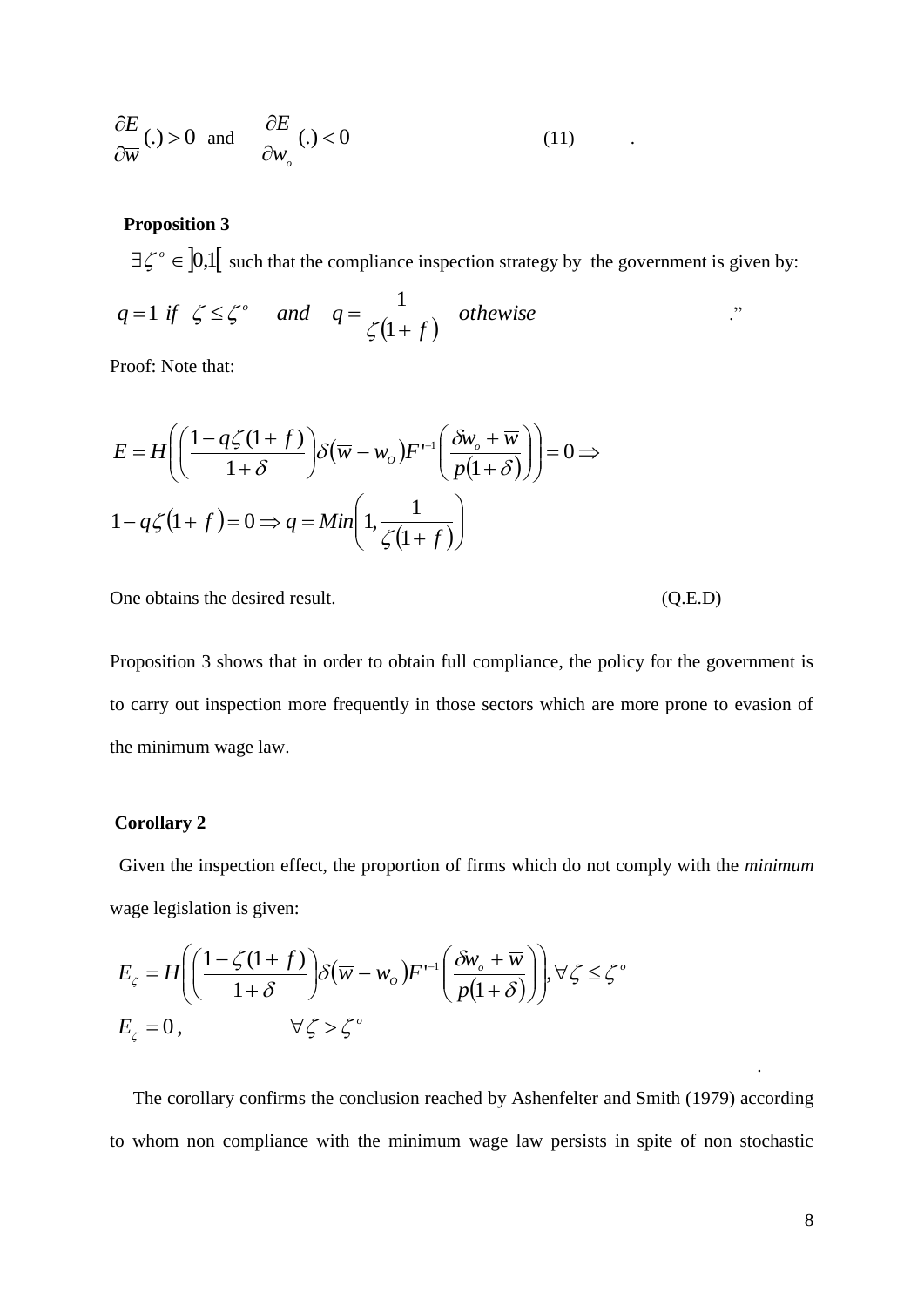inspection policy. The preceding result gives theoretical backing for their conclusion. For a penalty rate:

$$
f < \frac{1-\zeta}{\zeta} = f^{\circ},
$$

there will always be non-compliance with the minimum wage law, which lends credence to a penalty of the form suggested by Becker (1968).

#### **4. Conclusion**

 In this paper we have analyzed the issue of non-compliance with minimum wage legislation in the context of a model which allows for heterogeneity in inspection stemming from the heterogeneity of the activities under monitoring. This uncertainty leads us to our main result which holds that non-compliance persists in a number of sectors, a result which appears to be broadly consistent with available empirical evidence.

#### **References**

 Alesina, A. And D.Rodrik.(1994), "Distributive Politics and Economic Growth", The Quarterly Journal of Econmics,Vol 109, N°2 (May 1994), pp.465-490.

 Ashenfelter,O.,S.Smith (1979), "Compliance with the minimum Wage Law", Journal of Political Economy 87:333-350.

 Azam,J.P (1992), " The Agricultural Minimum Wage and Wheat Production in Morocco (1971-1989) ", Journal of African Economies 1(2), 171-191.

 Becker.G (1968) , "Crime and Punishment: An Economic Approach", Journal of Political Economy , Vol 76, pp. 169-217.

 Brown, Charles. 1988. "Minimum Wage Laws: Are They Overrated?", Journal of Economic Perspectives, vol. 2 (Summer): 133-145

 Cahuc,P..and P.Michel (1996), "Minimum wage, unemployment and growth", European Economic Review, vol 47, 1463-82.

 Chang, Y.M., and I. Ehrlich (1985). "On the Economics of Compliance with the Minimum Wage Law", Journal of Political Economy 93(1), 84-91.

Grenier, G. (1982) "On Compliance with the Minimum Wage Law" , Journal of Political